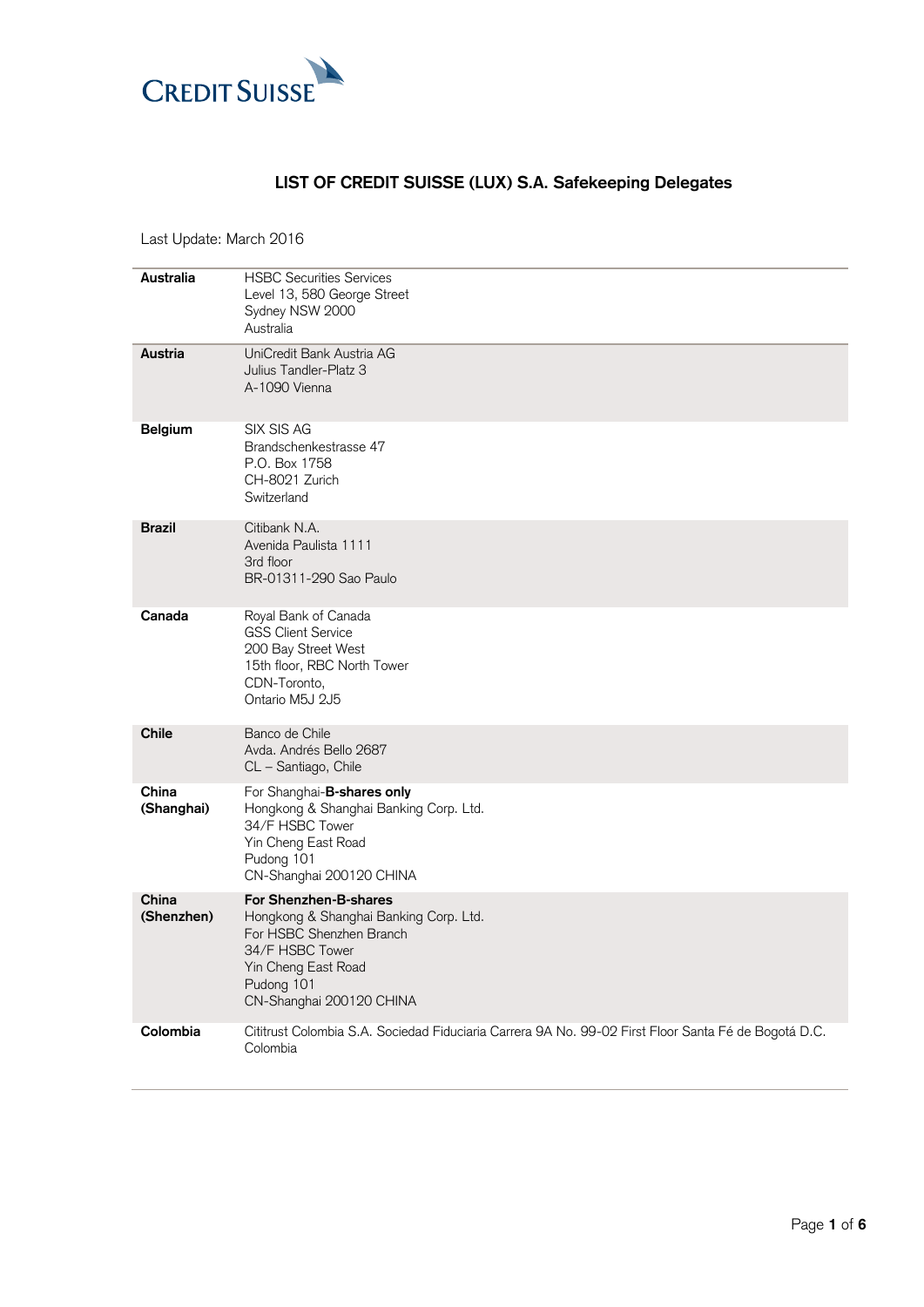

| Croatia            | Zagrebacka Banka DD<br>Paromliska 2<br>HR-10000 Zagreb                                                                             |
|--------------------|------------------------------------------------------------------------------------------------------------------------------------|
|                    | Adress for physical deliveries:<br>N/A, due to dematerialization of Securities!                                                    |
| Czech<br>Republic  | Citibank Europe plc<br>Bucharova 2641/14, 158 02 Praha 5                                                                           |
| <b>Denmark</b>     | Nordea Bank Danmark A/S, PO Box 850, 0900 Copenhagen C, Denmark                                                                    |
| Egypt              | HSBC Bank Egypt SAE<br>3, Abou El-Feda Street<br>Abou El-Feda Bldg.<br>P.O.Box 126<br><b>EG-Cairo Zamalek</b>                      |
| Estonia            | UniCredit Bank Austria AG<br>Julius Tandler-Platz 3<br>A-1090 Vienna                                                               |
| <b>Euro Market</b> | Euroclear<br>1, boulevard Roi-Albert II<br>B-1210 Bruxelles<br><b>EUROBONDS</b>                                                    |
| Finland            | Nordea Bank Finland Plc                                                                                                            |
|                    | Aleksanterinkatu 36, 00020 Nordea.                                                                                                 |
| <b>France</b>      | <b>CACEIS Bank</b><br>1, 3 Place Valhubert<br>75206 Paris Cedex 13<br>France                                                       |
| Germany            | SIX SIS AG<br>Brandschenkestrasse 47<br>P.O. Box 1758<br>CH-8021 Zurich<br>Switzerland                                             |
| Greece             | Citibank International PLC<br>Greece Branch<br>8 Othonos Street<br>10557 Athens<br>Greece                                          |
| <b>Hong Kong</b>   | Hongkong & Shanghai Bkg Corp.<br>Custody & Clearing, HSBC Sec.Svc.<br>2/F, Tower I, HSBC Centre<br>1 Sham Mong Road<br>HK-Hongkong |
| Hungary            | Citibank Europe plc<br>Hungarian Branch Office<br>Bank CenterSzabadsag ter 7<br>P.O.Box 123<br>HU-1051 Budapest                    |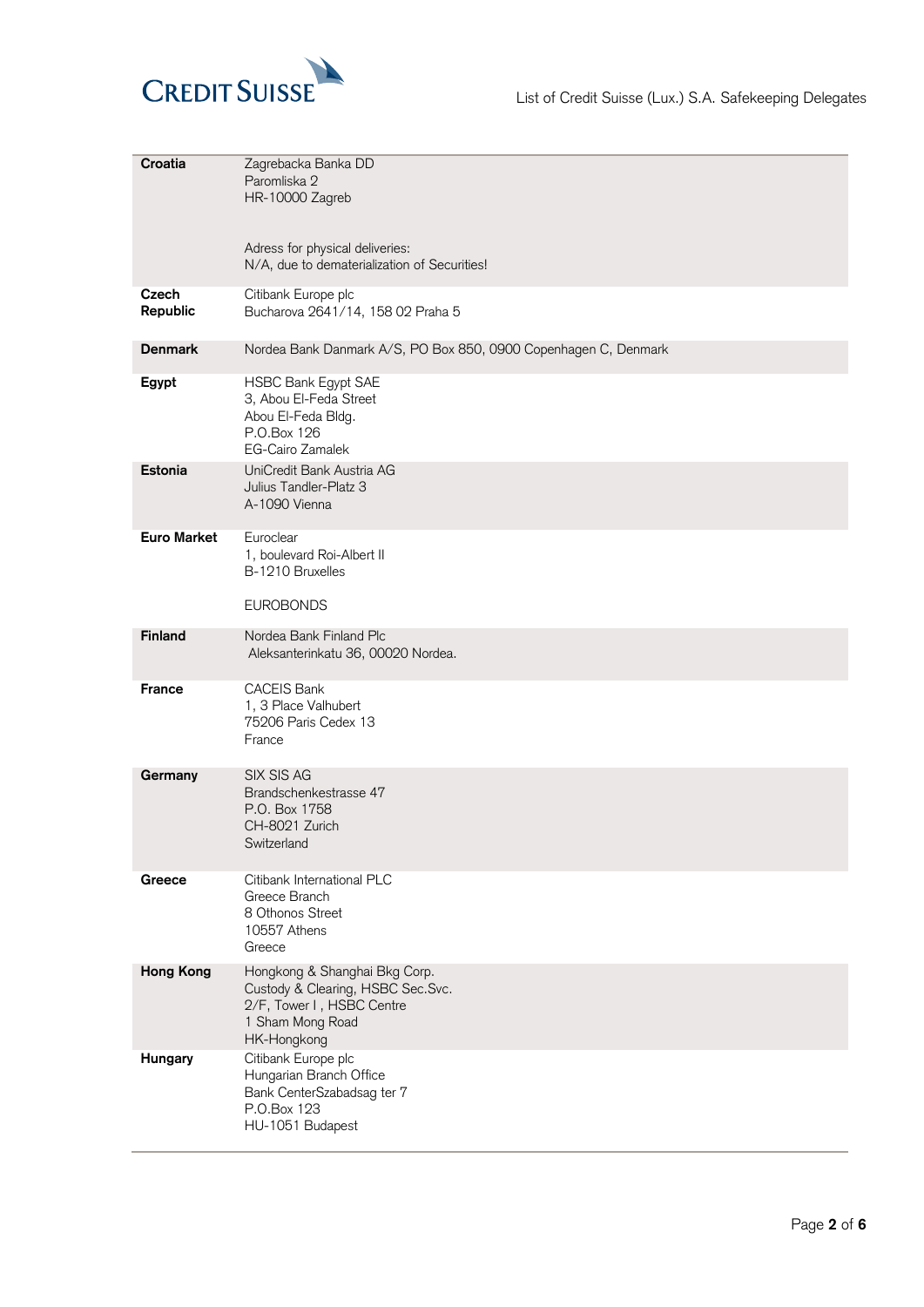

| India                  | Hongkong & Shanghai Bkg Corp.<br>Custody & Clearing, HSBC Sec. Svc.<br>2/F 'Shiv' Plot No 139-140B<br>Western Express Highway, Sahar Road Junction, Vile Parle-E, Mumbai - 400 057, India |                                                            |
|------------------------|-------------------------------------------------------------------------------------------------------------------------------------------------------------------------------------------|------------------------------------------------------------|
| Indonesia              | Deutsche Bank AG<br>Jakarta Branch<br>Deutsche Bank Building<br>Jalan Imam Bonjol No. 80<br>ID - 10310 Jakarta                                                                            |                                                            |
| Ireland                | SIX SIS AG<br>Brandschenkestrasse 47<br>P.O. Box 1758<br>CH-8021 Zurich<br>Switzerland                                                                                                    |                                                            |
| Israel<br><b>Italy</b> | Bank Leumi Le-Israel BM<br><b>Banking Services Center</b><br>24/32 Yehuda Halevi St.<br>IL-61000 Tel Aviv Israel<br><b>BNP Paribas Securities</b>                                         |                                                            |
|                        | Services Milano<br>Via Ansperto 5<br>20123 Milano/Italy                                                                                                                                   |                                                            |
| Japan                  | Bank of Tokyo-Mitsubishi UFJ, Ltd.<br>10F 2-11-3, Hamamatsu-cho<br>Minato-ku<br>Tokyo 105-0013 Japan                                                                                      |                                                            |
| Jordan                 | Standard Chartered Bank<br>Al-Thaqafa Street, Building 2,<br>Amman 11110, Jordan                                                                                                          | Securities Services, Shmeissani Branch<br>P.O. Box 926190, |
| Kuwait                 | HSBC Bank Middle East Ltd<br>Al Khorafi BD., 1st Fl.Quibla Ar.<br>6-7 Parcel, Osama Bin Munkez St.<br>KW - Kuweit City Safat 13017<br>Kuweit                                              |                                                            |
| <b>Malaysia</b>        | Hongkong Bank Malaysia Berhad (HBMB)<br>P.O.Box 10244<br>MAL-Kuala Lumpur 01-02 Malaysia                                                                                                  |                                                            |
| <b>Mauritius</b>       | The Hongkong & Shanghai<br>Banking Corporation Ltd.<br><b>HSBC Centre</b><br>18 Cyber City<br>Port Saint Louis                                                                            |                                                            |
| <b>Mexico</b>          | Banco Santander (Mexico) S.A.<br>Prolongacion Paseo de la<br>Reforma 500<br>Col. Lomas de Santa Fé<br>Mexico D.F. 01219                                                                   |                                                            |
| <b>Morocco</b>         | Société Générale Marocaine<br>de Banques<br>55, boulevard Abdelmoumen<br>Boite Postale 13090<br>21 100 Casablanca, Morocco                                                                |                                                            |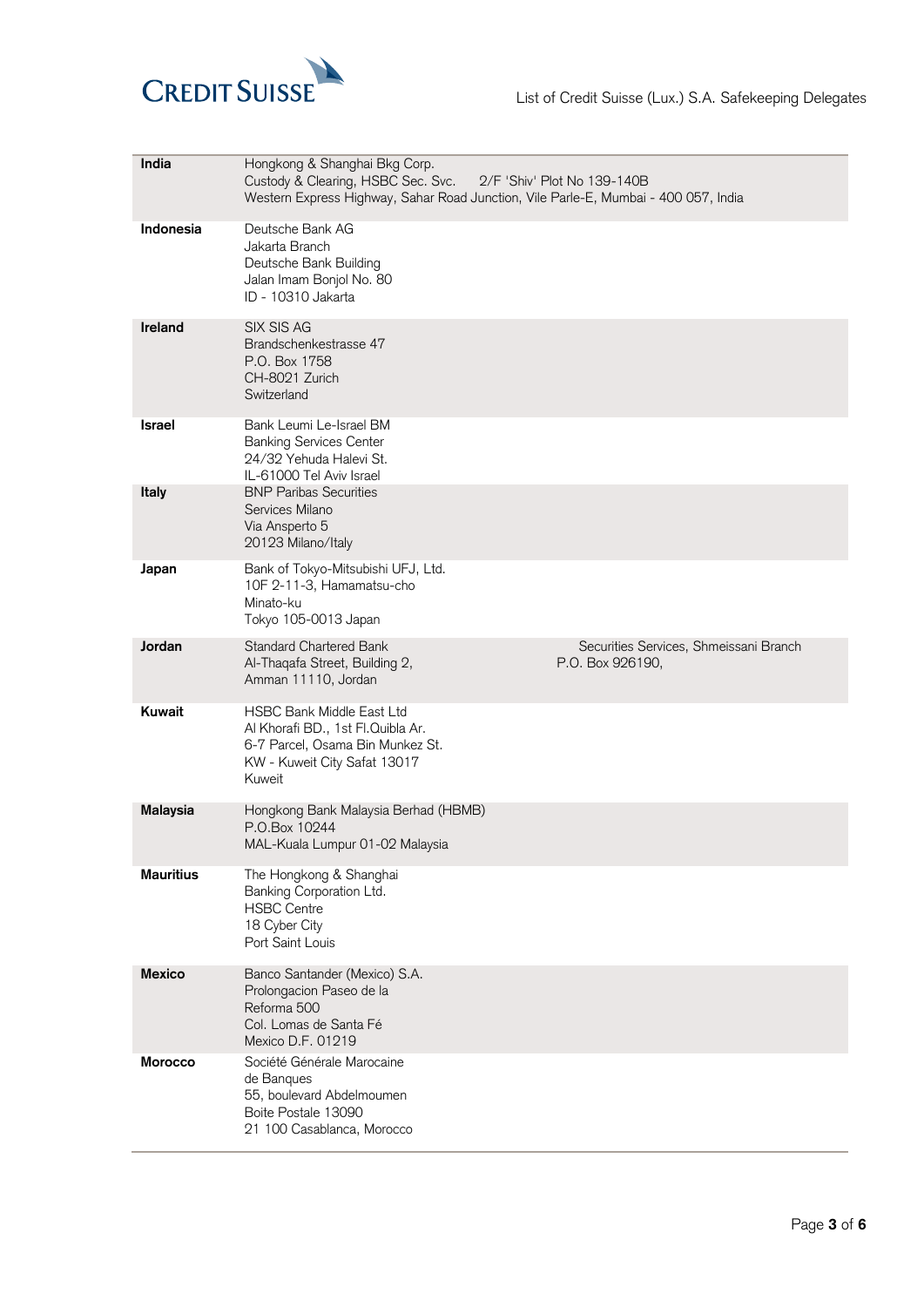

| <b>Netherlands</b>  | SIX SIS AG<br>Brandschenkestrasse 47<br>P.O. Box 1758<br>CH-8021 Zurich<br>Switzerland                                                                                                               |                                                       |                       |
|---------------------|------------------------------------------------------------------------------------------------------------------------------------------------------------------------------------------------------|-------------------------------------------------------|-----------------------|
| <b>New Zealand</b>  | <b>HSBC Securities Services</b><br><b>HSBC House Level 9</b><br>1 Queen Street<br>Auckland 1010<br>New Zealand                                                                                       |                                                       |                       |
| Norway              | Nordea Bank Norge ASA<br>PO Box 1166 Sentrum, 0107 Oslo                                                                                                                                              |                                                       |                       |
| Oman                | HSBC Bank Oman S.A.O.G<br>Al Khuwair<br>PO Box 1727<br>PC 111<br>Seeb, Sultanate of Oman                                                                                                             |                                                       |                       |
| <b>Phillipines</b>  | <b>HSBC Securities Services, Philippines</b><br>7/F HSBC Centre, 3058 Fifth Avenue<br>West Bonifacio Global City, Taguig City 1634 Philippines                                                       |                                                       |                       |
| Poland              | Bank Handlowy w Warszawie SA<br>Ul.Senatorska 16<br>PL-00-923 Warszawa                                                                                                                               |                                                       |                       |
| Portugal            | <b>BNP Paribas Securities Services</b><br>9 rue du Débarcadère<br>93500 PANTIN<br>France                                                                                                             |                                                       |                       |
| Qatar               | HSBC Bank Middle East Limited, Qatar<br>HSBC Securities Services - Custody and Clearing<br>Second floor, Ali Bin Ali Building<br>Al Matar Street #950, BLDG 150<br>Ummoglina, Area 27<br>Doha, Qatar |                                                       |                       |
| Romania             | Citibank Europe plc. Dublin - Romania Branch<br>145 Calea Victoriei, Victoriei Building, Sector 1,<br>Bucharest, Romania                                                                             |                                                       |                       |
| Russia              | DEUTSCHE BANK 000<br>Sadovnicheskaya Str.82 BLD.2<br>RU-115035 Moscow                                                                                                                                |                                                       |                       |
| Singapore           | <b>Standard Chartered Bank</b><br>Changi Business Park Crescent Level 3<br>Rep. of Singapore                                                                                                         | <b>Securities Services</b><br>Singapore SGP-Singapore | Main Office<br>486028 |
| Slovakia            | Euroclear<br>1, boulevard Roi-Albert II<br>B-1210 Bruxelles                                                                                                                                          |                                                       |                       |
| Slovenia            | UniCredit Bank Austria AG<br>Julius Tandler-Platz 3<br>A-1090 Vienna                                                                                                                                 |                                                       |                       |
| <b>South Africa</b> | Societe Generale Johannesburg<br>ZA-Johannesburg 2000                                                                                                                                                | P.O. Box 6872                                         |                       |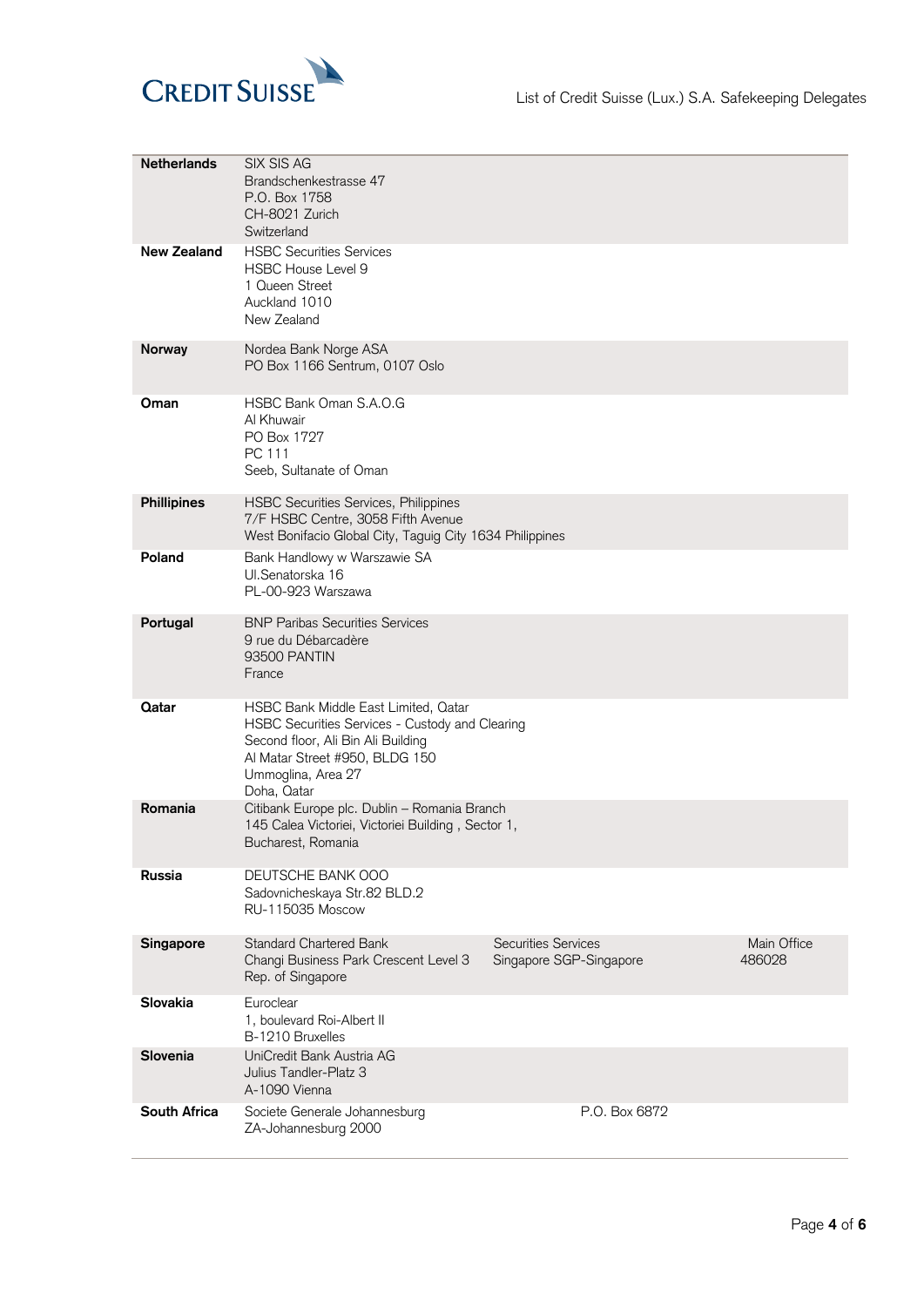

| South Korea                   | Standard Chartered Bank Korea Limited<br><b>Securities Services</b><br>7th Fl., 47, Jongro,<br>Jongro-gu,<br>Seoul, 03160,<br>Korea                         |
|-------------------------------|-------------------------------------------------------------------------------------------------------------------------------------------------------------|
| <b>Spain</b>                  | <b>BNP Paribas Securities Services</b><br>C/Ribera del Roira 28<br>28042 Madrid<br>Espana                                                                   |
| Sweden                        | Nordea Bank AB (publ) Smålandsgatan 17 SE-105 71 Stockholm, Sweden<br>Nordea Securities Services address is:<br>Regeringsgatan 42, 105 71 Stockholm, Sweden |
| <b>Switzerland</b>            | SIX SIS AG<br>Brandschenkestrasse 47<br>P.O. Box 1758<br>CH-8021 Zurich<br>Switzerland                                                                      |
| <b>Taiwan</b>                 | <b>Standard Chartered Bank</b><br>(Taiwan) Ltd., Taipei Branch<br>Room B, 7Floor<br>No. 168<br>Tun Hwa North Road<br>TW - Taipei 105                        |
| <b>Thailand</b>               | Standard Chartered Bank (Thai)<br>Public Company Limited<br>Sathorn Nakornthon Tower<br>90 North Sathorn Road, Building 3<br>TH-Bangkok 10500 Thailand      |
| <b>Turkey</b>                 | Ctibank A.S.<br><b>Tekfen Tower</b><br>Eski Büyükdere Cad.No: 209 Kat 3<br>34394 Levent, Istanbul<br>Turkey                                                 |
| <b>U.A.E.</b><br>Abu Dhabi    | HSBC Bank Middle East Ltd<br>(DIFC) Branch<br>Level 4, Precinct Building 4, Unit 5<br>Gate Distric<br>PO Box 506553<br>Dubai, U.A.E.                        |
| <b>U.A.E.</b><br><b>Dubai</b> | <b>HSBC Bank Middle East Ltd</b><br>(DIFC) Branch<br>Level 4, Precinct Building 4, Unit 5<br><b>Gate District</b><br>PO Box 506553<br>Dubai, U.A.E.         |
| <b>U.S.A.</b>                 | Brown Brothers Harriman & Co.<br><b>Investor Services</b><br>140 Broadway<br>US - New York NY 10005-1101                                                    |